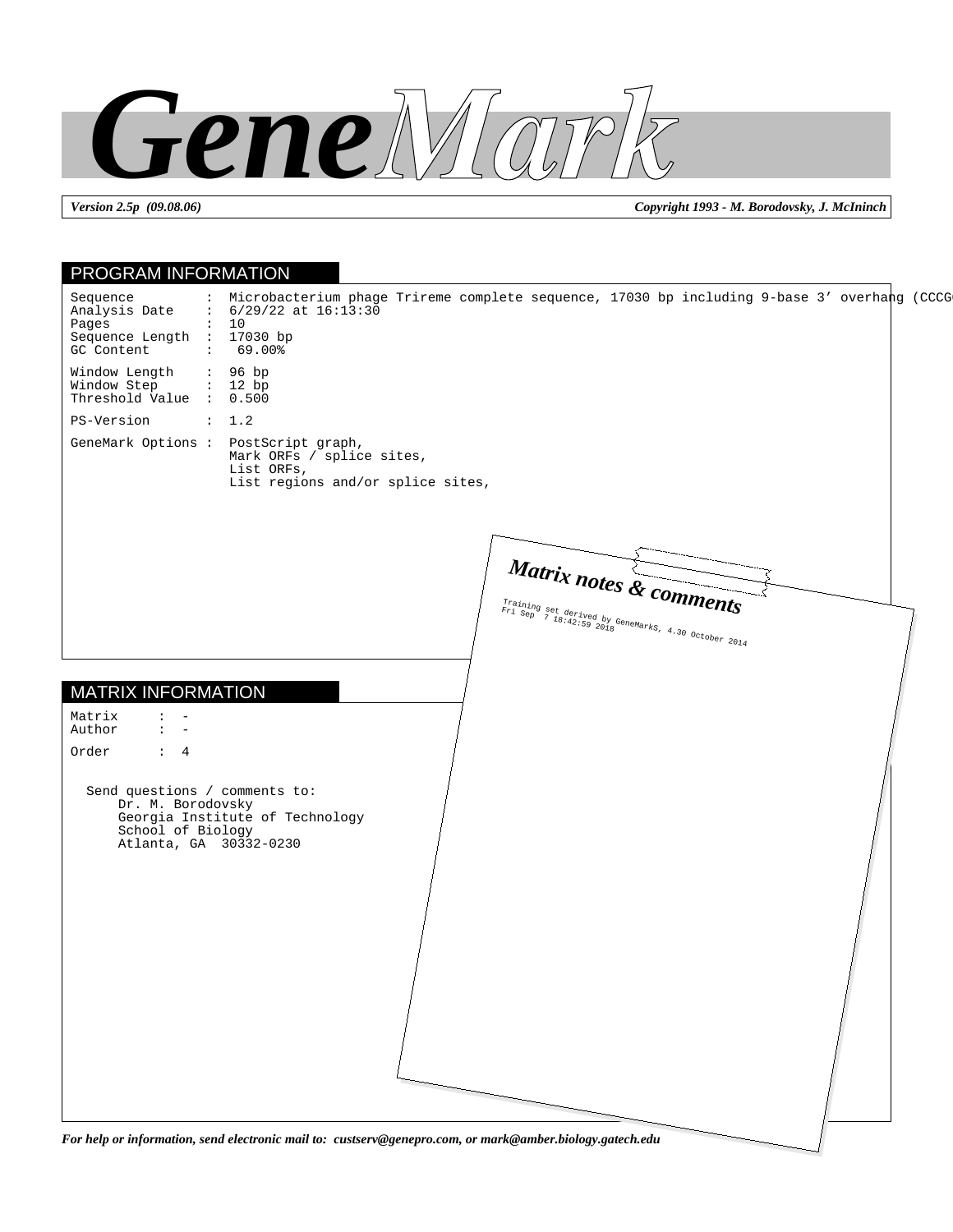

Nucleotide Position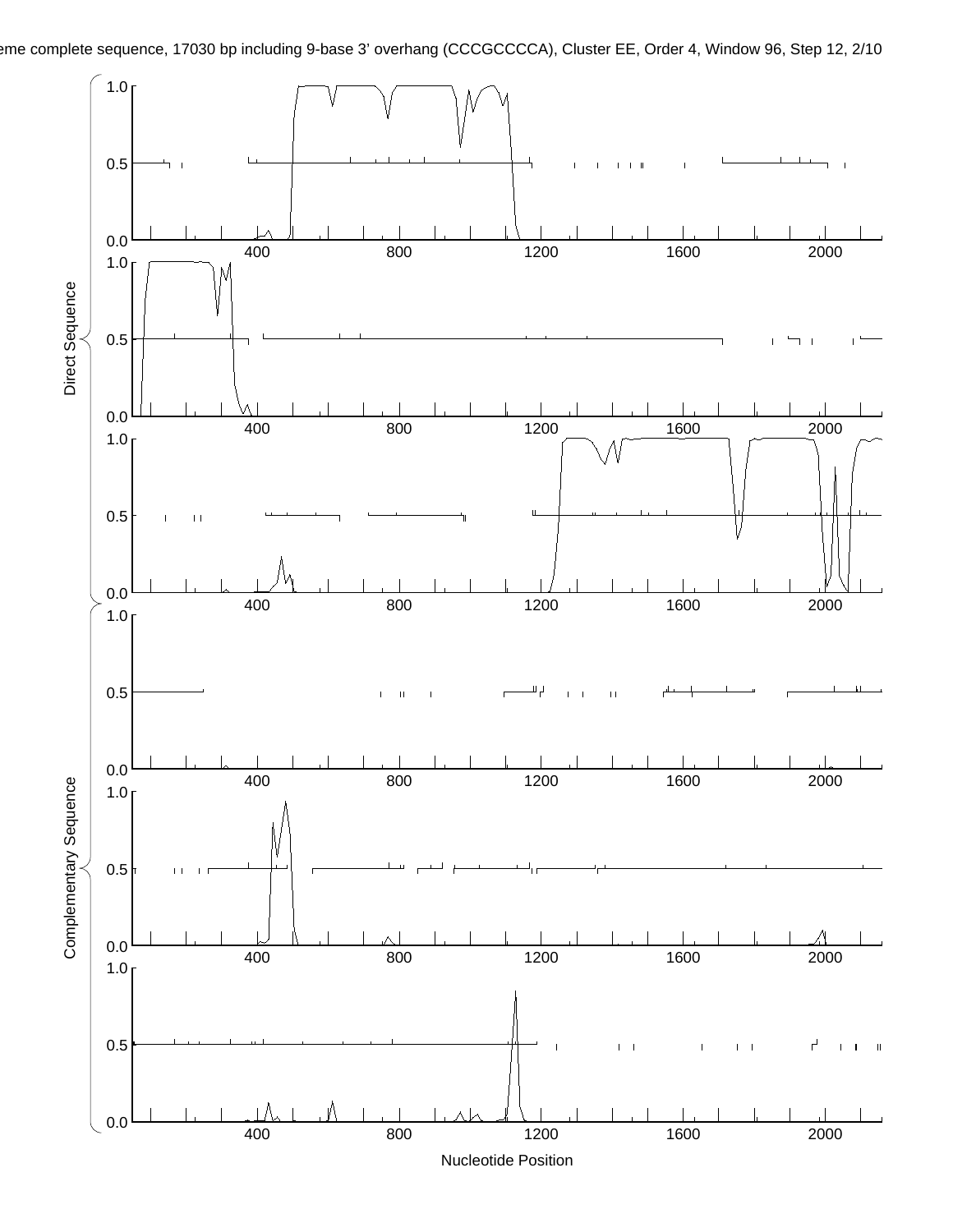

Nucleotide Position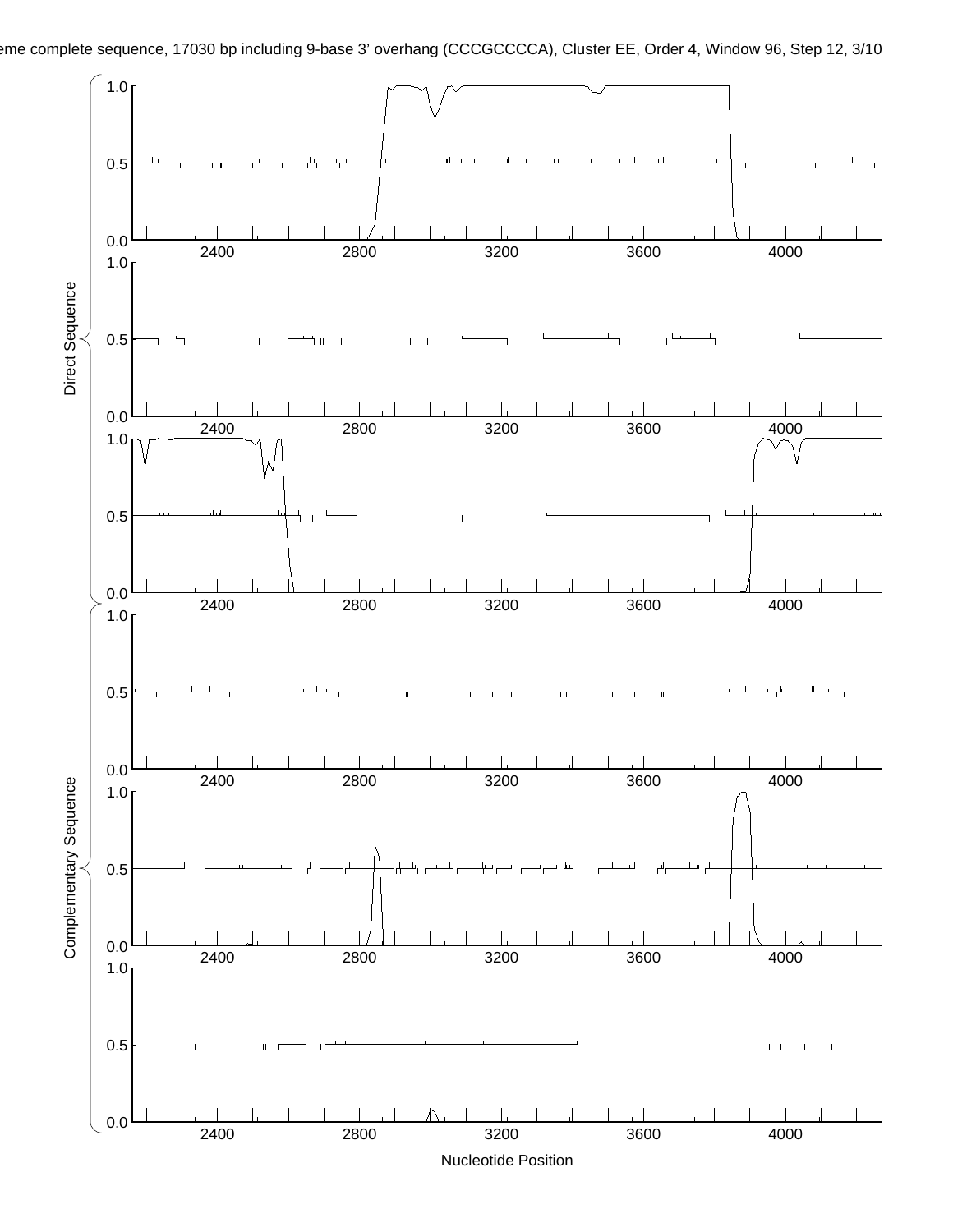

eme complete sequence, 17030 bp including 9-base 3' overhang (CCCGCCCCA), Cluster EE, Order 4, Window 96, Step 12, 4/10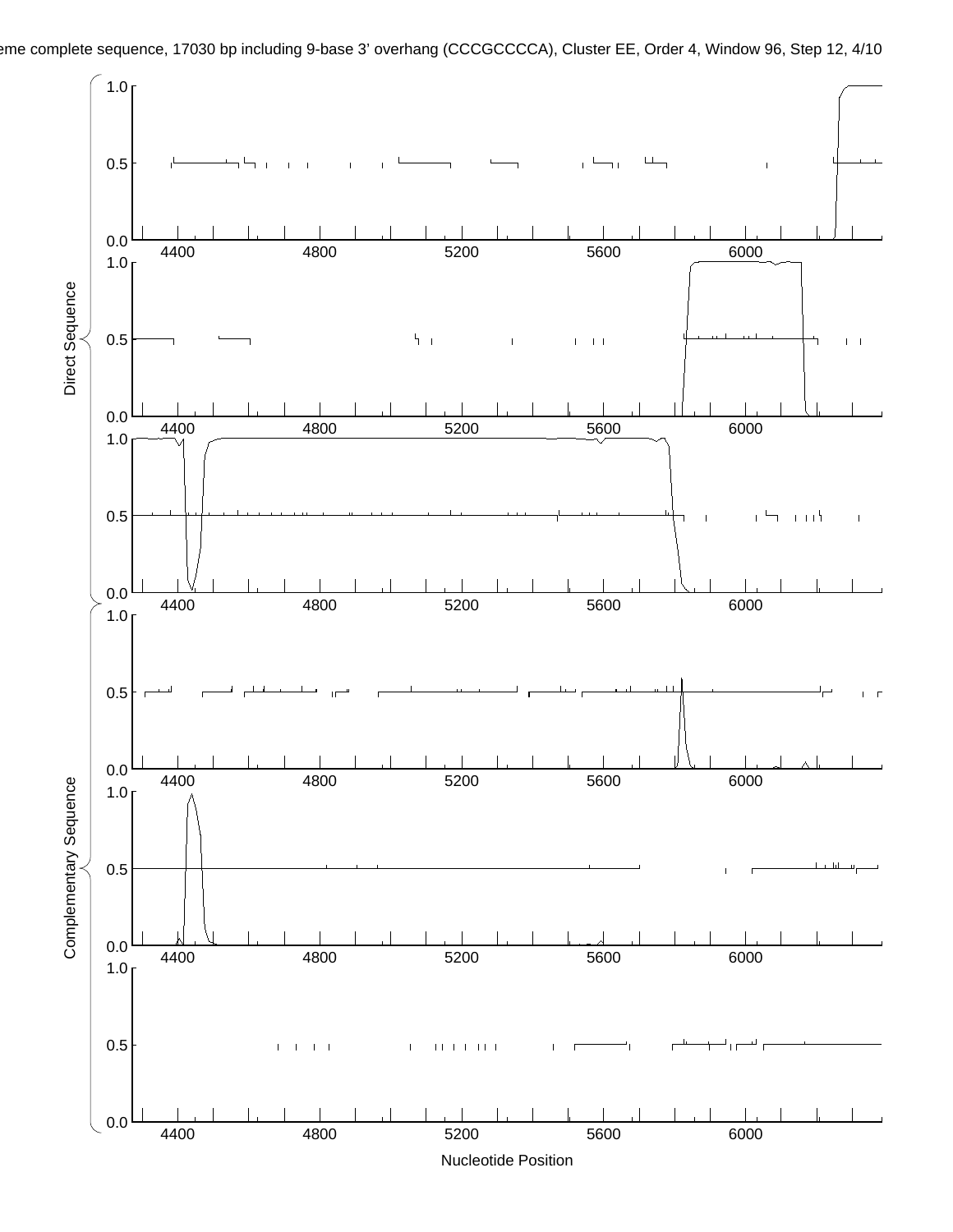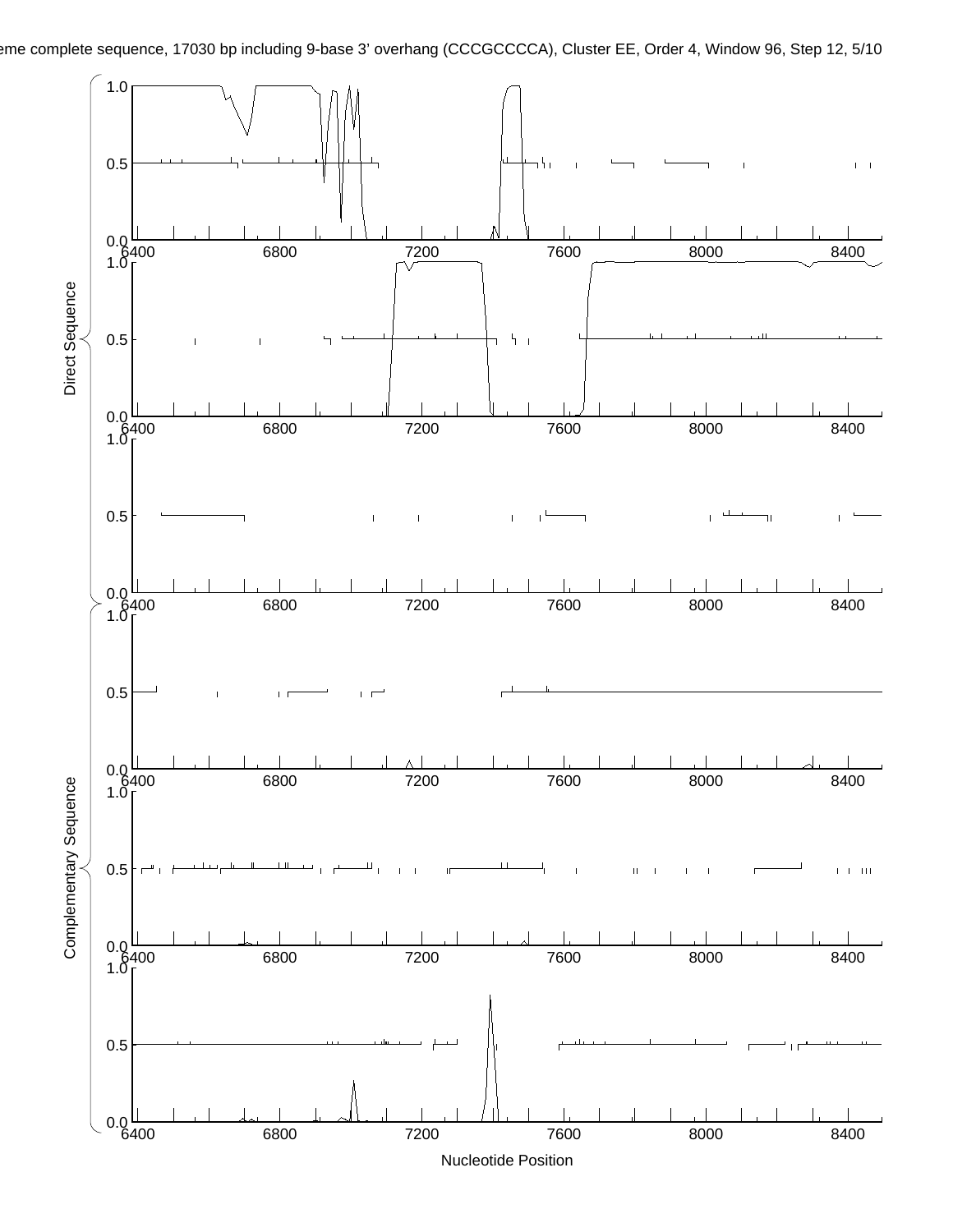

eme complete sequence, 17030 bp including 9-base 3' overhang (CCCGCCCCA), Cluster EE, Order 4, Window 96, Step 12, 6/10

Nucleotide Position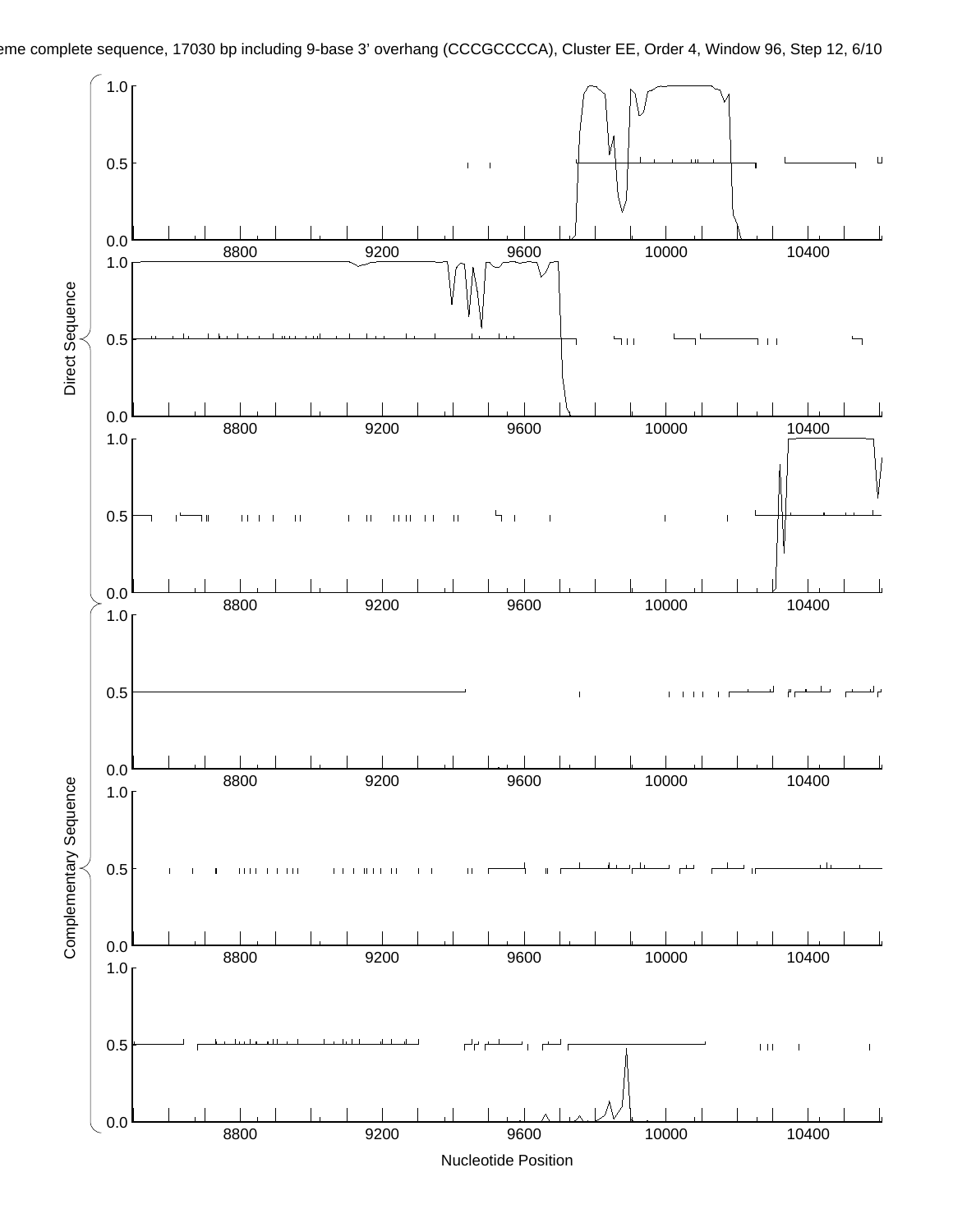![](_page_6_Figure_0.jpeg)

eme complete sequence, 17030 bp including 9-base 3' overhang (CCCGCCCCA), Cluster EE, Order 4, Window 96, Step 12, 7/10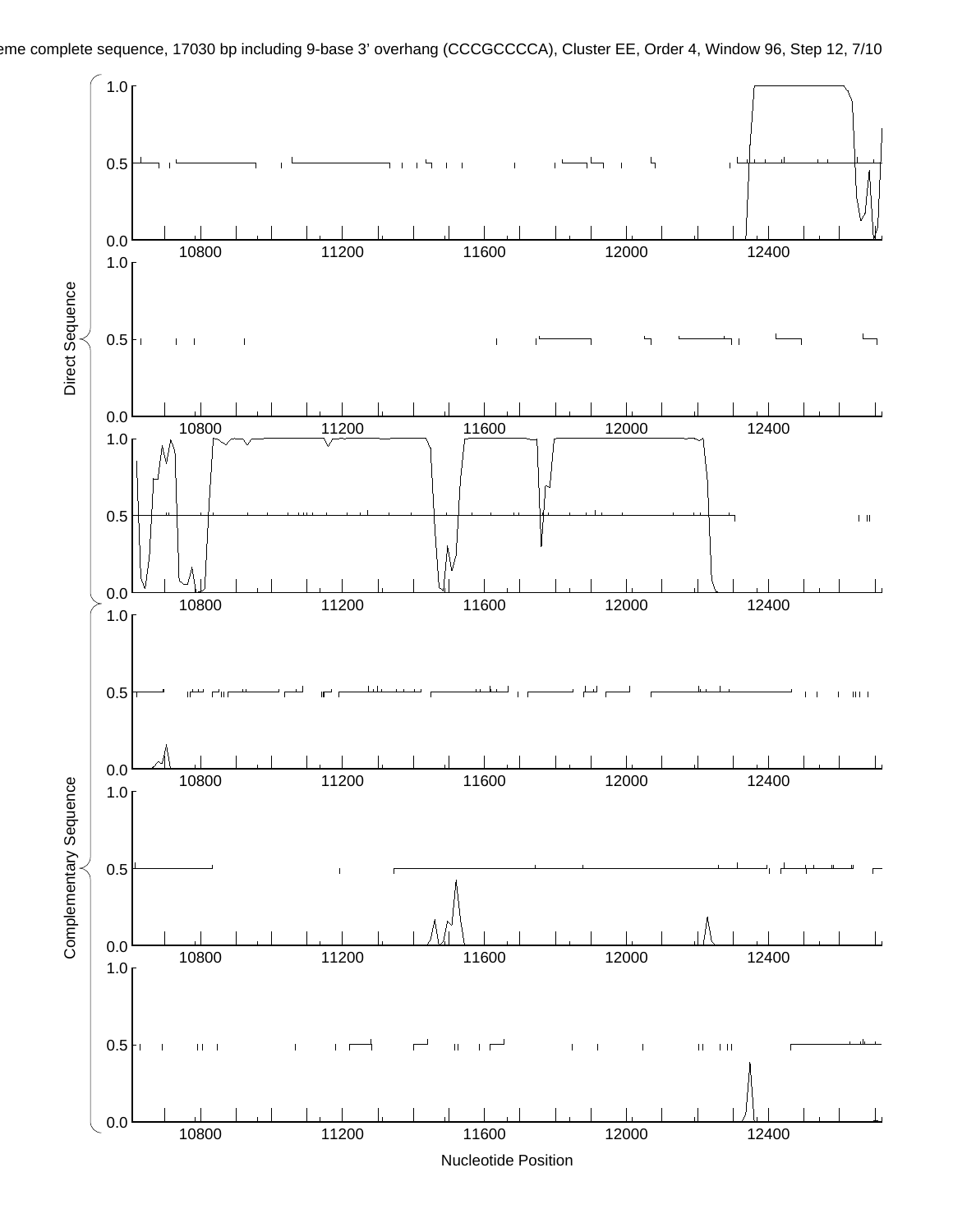![](_page_7_Figure_1.jpeg)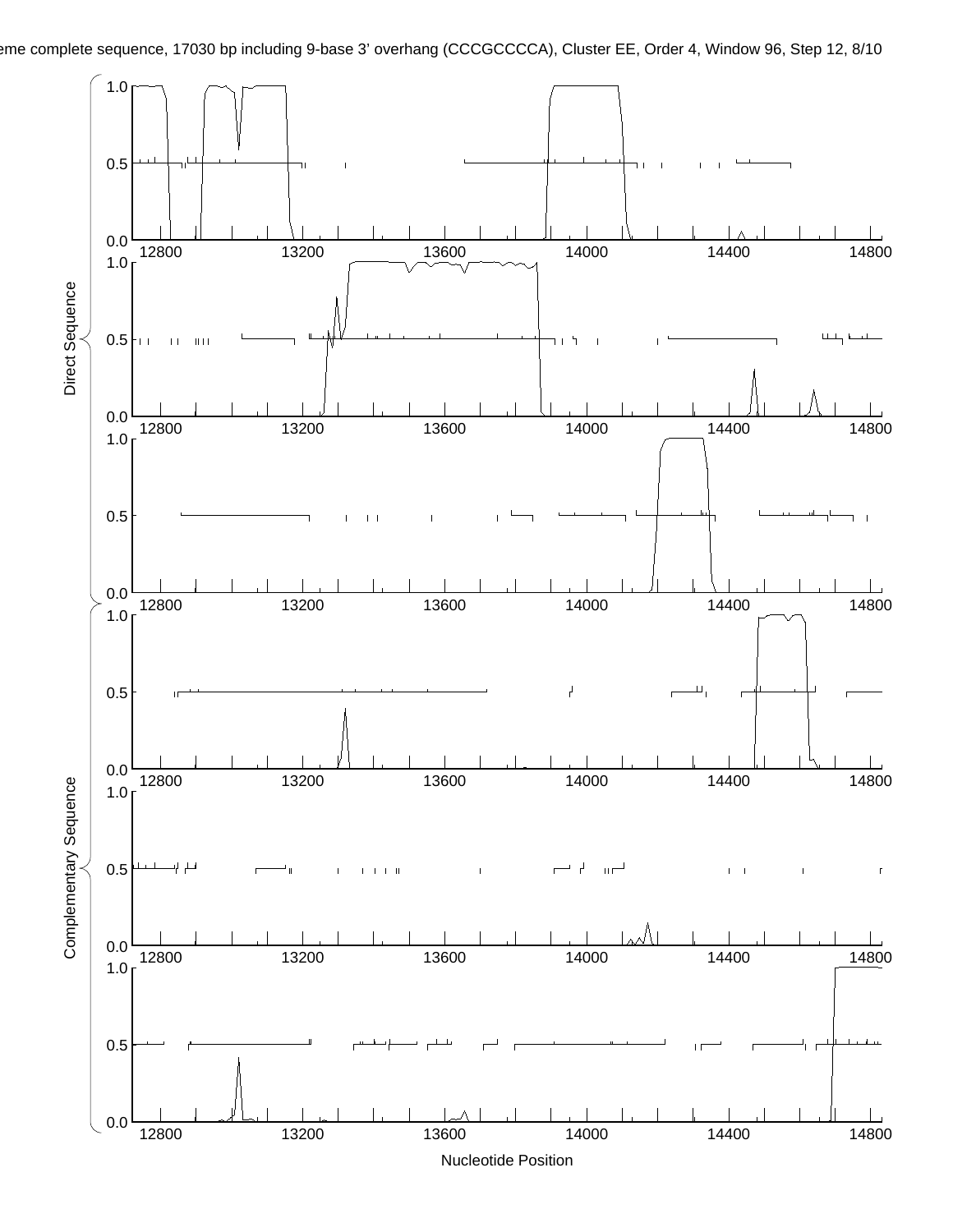![](_page_8_Figure_1.jpeg)